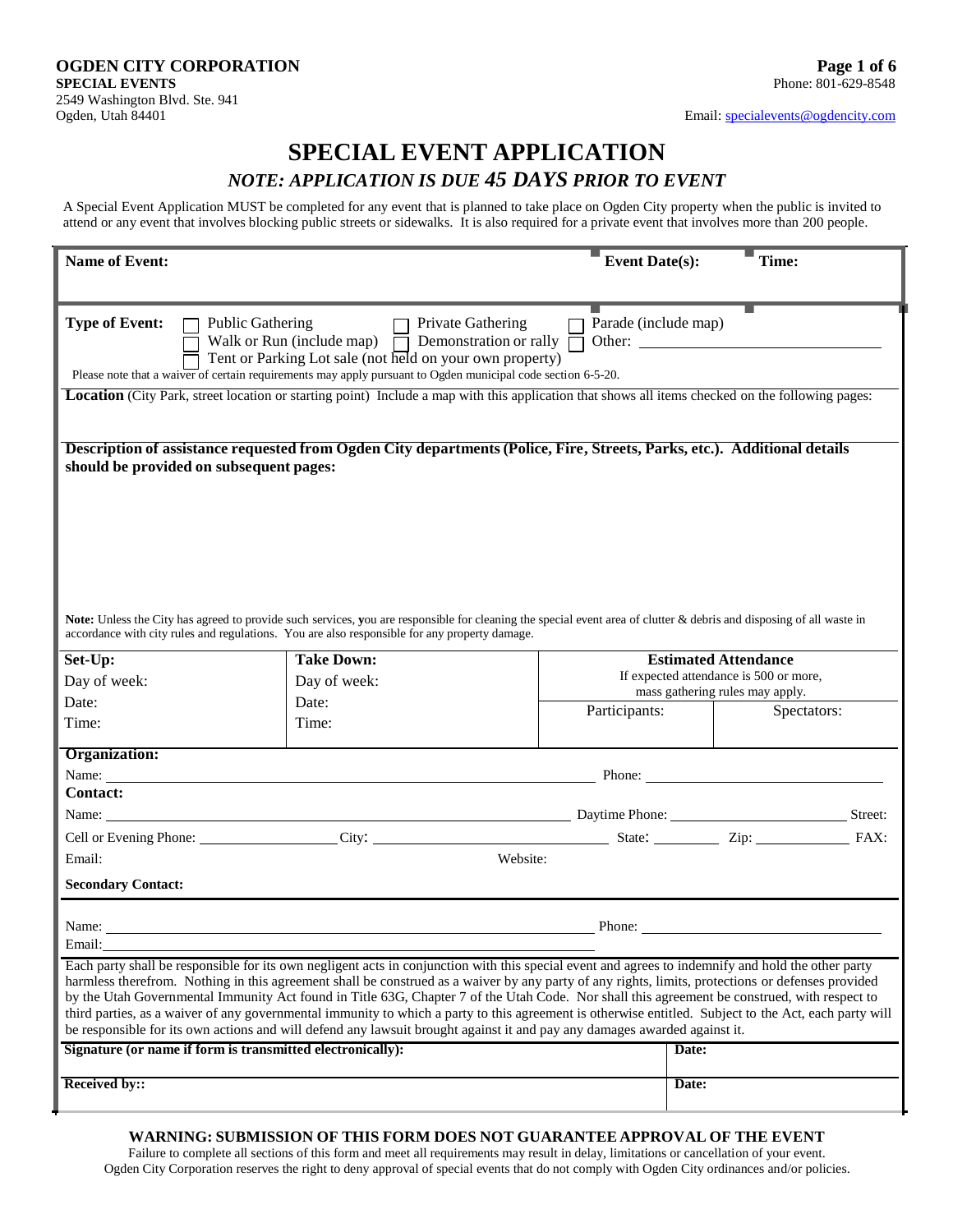2549 Washington Blvd. Ste. 941 Ogden, Utah 84401

Email[: specialevents@ogdencity.com](mailto:specialevents@ogdencity.com)

| Oguell, Utali 04401 |                |                                                                                                      |                                                                                                                                                                                                                                                                                                                                                                                                                                                                                                                                                                                                                                                                                                                                                                                                                                                                                                                                                                                                                                                                                                                                                                                                                                                                                                               | Eman. Speciale vents @ ogdencity.com |                                                                                                                                            |
|---------------------|----------------|------------------------------------------------------------------------------------------------------|---------------------------------------------------------------------------------------------------------------------------------------------------------------------------------------------------------------------------------------------------------------------------------------------------------------------------------------------------------------------------------------------------------------------------------------------------------------------------------------------------------------------------------------------------------------------------------------------------------------------------------------------------------------------------------------------------------------------------------------------------------------------------------------------------------------------------------------------------------------------------------------------------------------------------------------------------------------------------------------------------------------------------------------------------------------------------------------------------------------------------------------------------------------------------------------------------------------------------------------------------------------------------------------------------------------|--------------------------------------|--------------------------------------------------------------------------------------------------------------------------------------------|
|                     | Name of Event: |                                                                                                      |                                                                                                                                                                                                                                                                                                                                                                                                                                                                                                                                                                                                                                                                                                                                                                                                                                                                                                                                                                                                                                                                                                                                                                                                                                                                                                               | Date(s) of event:                    |                                                                                                                                            |
|                     |                |                                                                                                      |                                                                                                                                                                                                                                                                                                                                                                                                                                                                                                                                                                                                                                                                                                                                                                                                                                                                                                                                                                                                                                                                                                                                                                                                                                                                                                               |                                      |                                                                                                                                            |
| Yes                 | No             | <b>ITEM</b>                                                                                          | <b>DETAILS</b>                                                                                                                                                                                                                                                                                                                                                                                                                                                                                                                                                                                                                                                                                                                                                                                                                                                                                                                                                                                                                                                                                                                                                                                                                                                                                                |                                      | Fee                                                                                                                                        |
|                     |                |                                                                                                      | Please answer yes or no on all items below as they relate to your event. If requested, provide a detailed explanation under "details"<br>for each "yes" item. Refer to the individual requirements in each section. The information you give us will help us to provide you the<br>best service possible. If we require additional information or if there are restrictions associated with any of the items checked, you will<br>be contacted. Some items may require additional permits, licenses, or insurance. Events that require extra city support may be<br>assessed fees for services. You will be notified of any fees and they will be payable before your event permit can be issued. If you<br>have questions, please contact the Ogden City Special Events office. Your permit will be issued after all necessary departmentnts                                                                                                                                                                                                                                                                                                                                                                                                                                                                 |                                      |                                                                                                                                            |
|                     |                | have responded with their recommendations or approval.                                               |                                                                                                                                                                                                                                                                                                                                                                                                                                                                                                                                                                                                                                                                                                                                                                                                                                                                                                                                                                                                                                                                                                                                                                                                                                                                                                               |                                      |                                                                                                                                            |
|                     |                | <b>Liability Insurance</b><br><b>SEE ATTACMENT "A"</b>                                               | Certificate of insurance must be provided. See insurance Attachment<br>A for details. Please complete information below and submit the Special<br>Event Application even if you have not received your certificate of<br>insurance. The certificate should be provided to Ogden City no less<br>than one week before the event. If you are unable to provide your<br>own insurance, contact the Special Event Coordinator for additional                                                                                                                                                                                                                                                                                                                                                                                                                                                                                                                                                                                                                                                                                                                                                                                                                                                                      |                                      | Events<br>must<br>provide<br>their own                                                                                                     |
|                     |                | Company/Agent:<br>Telephone #:<br>Address:                                                           | information.<br>Fax $#$ :                                                                                                                                                                                                                                                                                                                                                                                                                                                                                                                                                                                                                                                                                                                                                                                                                                                                                                                                                                                                                                                                                                                                                                                                                                                                                     |                                      | insurance.                                                                                                                                 |
|                     |                | City:                                                                                                | State:<br>Zip:                                                                                                                                                                                                                                                                                                                                                                                                                                                                                                                                                                                                                                                                                                                                                                                                                                                                                                                                                                                                                                                                                                                                                                                                                                                                                                |                                      |                                                                                                                                            |
|                     |                | <b>Sales Tax</b>                                                                                     | Utah State Tax Commission has been contacted. Call their special events office for tax<br>reporting requirements $-801-297-6303$                                                                                                                                                                                                                                                                                                                                                                                                                                                                                                                                                                                                                                                                                                                                                                                                                                                                                                                                                                                                                                                                                                                                                                              |                                      |                                                                                                                                            |
|                     |                | <b>Admission to be charged</b>                                                                       | Prices:                                                                                                                                                                                                                                                                                                                                                                                                                                                                                                                                                                                                                                                                                                                                                                                                                                                                                                                                                                                                                                                                                                                                                                                                                                                                                                       |                                      | No Fee                                                                                                                                     |
|                     |                | <b>Special Event Business</b><br><b>License application</b><br>submitted<br><b>SEE ATTACMENT "B"</b> | A temporary \$83.00 license is required for every event where money is exchanged.<br>Application is attached - Attachment B or can be obtained from Ogden City Licensing -<br>call 801-629-8687 if you have questions. Payment is made to the licensing department.                                                                                                                                                                                                                                                                                                                                                                                                                                                                                                                                                                                                                                                                                                                                                                                                                                                                                                                                                                                                                                           |                                      | Payable to<br>Licensing<br>Dept                                                                                                            |
|                     |                | Sales - Merchandise,<br>food and/or vendors<br><b>SEE ATTACMENT "C"</b>                              | Each vendor is required to have a temporary Special Public or Civic Event License. See<br>Attachment C The cost is either \$5 per day, \$15 for up to 7 consecutive days, or a series of<br>weekends up to 15 weeks for \$25. It is preferable that the event coordinator obtain the<br>licenses for all vendors prior to the event. Contact Ogden City Business Licensing for<br>questions - 801-629-8687. Attachment C Payment is made to the licensing department.                                                                                                                                                                                                                                                                                                                                                                                                                                                                                                                                                                                                                                                                                                                                                                                                                                         |                                      | Payable to<br>Licensing<br>Dept                                                                                                            |
|                     |                | <b>Alcoholic Beverages</b>                                                                           | Alcohol in parks: Alcoholic beverages are permitted to be served at private events only at<br>MTC Park and the Amphitheater with the purchase of an Alcoholic Beverage Permit<br>available through the Parks Department. 801-629-8284 Alcoholic beverages are not allowed<br>in any other park.<br>Special requests for serving alcoholic beverages at any event must be approved through the<br>special event application process. If alcoholic beverages are to be sold, liquor liability<br>insurance is required in addition to general liability.<br>For public events A liquor sales application must be made 30 days in advance of the event<br>to the Ogden City Licensing Department (801-629-8959 or 8962) and the Utah Division of<br>Alcoholic Beverage Control (801-977-6800).<br>Event must provide its own security guards for controlling beer gardens. Beer Garden<br>policies will be discussed on an individual basis per event. Ogden Police Department will<br>coordinate with event coordinators. If the police department determines that police presence<br>is necessary or if the event requests police presence, a fee will be assessed.<br><b>Name of Security Company:</b><br>Contact name & phone number:<br>Number of private security guards requested for event:<br>Comments: |                                      | Local<br>Consent<br>License fee<br>payable to<br>Ogden City<br>Licensing<br>Dept<br><b>UDABC</b><br>fees<br>payable to<br>State of<br>Utah |

**WARNING: SUBMISSION OF THIS FORM DOES NOT GUARANTEE APPROVAL OF THE EVENT** Failure to complete all sections of this form and meet all requirements may result in delay, limitations or cancellation of your event. Ogden City Corporation reserves the right to deny approval of special events that do not comply with Ogden City ordinances and/or policies.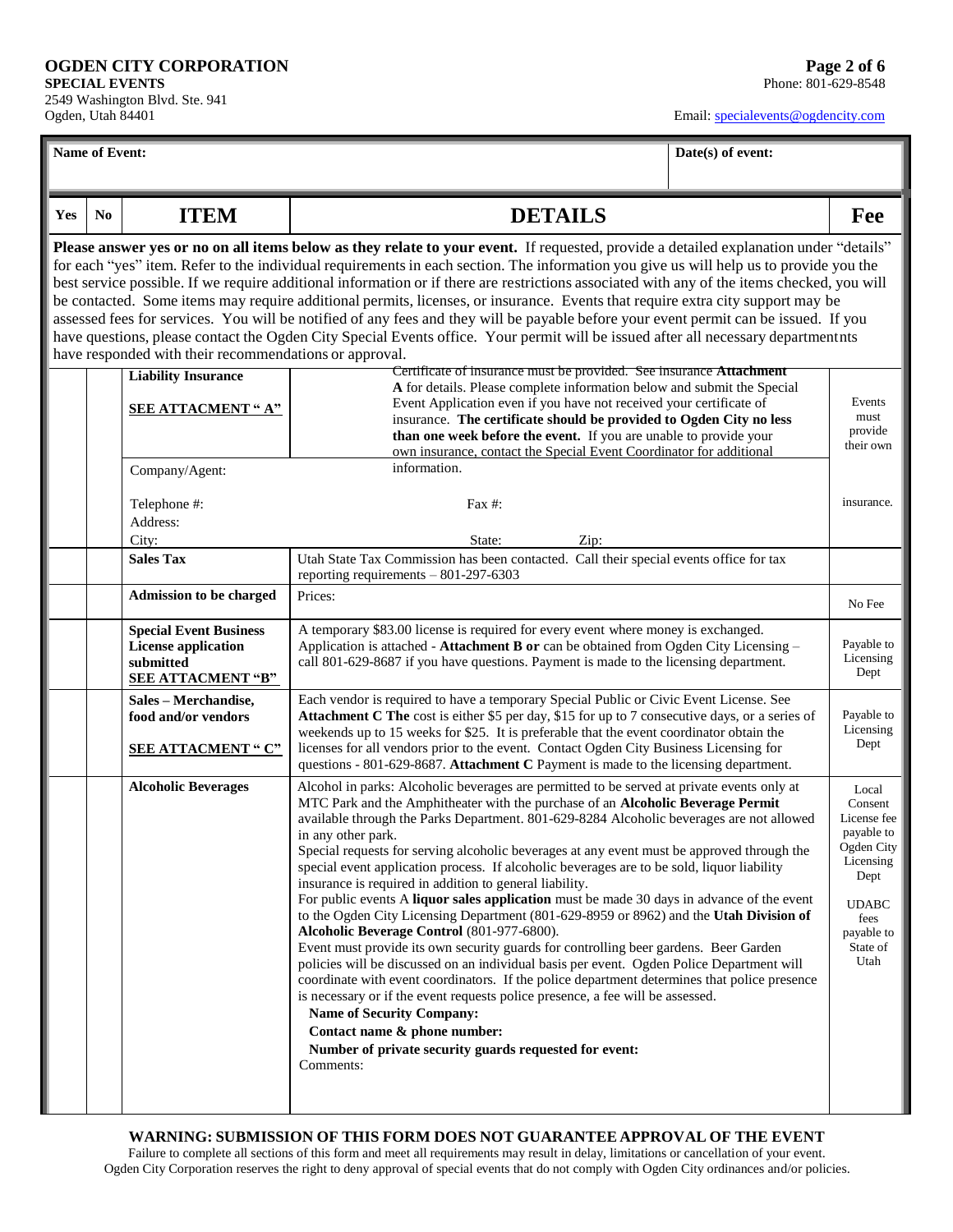2549 Washington Blvd. Ste. 941 Ogden, Utah 84401

Email[: specialevents@ogdencity.com](mailto:specialevents@ogdencity.com)

**Name of Event: Date(s) of event: Date(s)** of **event:** 

| Yes | No | <b>DETAILS</b><br><b>ITEM</b>                                                             |                                                                                                                                                                                                                                                                                                                                                                                                                                                                                                                                                                                                                        | Fee                                                    |
|-----|----|-------------------------------------------------------------------------------------------|------------------------------------------------------------------------------------------------------------------------------------------------------------------------------------------------------------------------------------------------------------------------------------------------------------------------------------------------------------------------------------------------------------------------------------------------------------------------------------------------------------------------------------------------------------------------------------------------------------------------|--------------------------------------------------------|
|     |    | <b>Park Reservation</b><br>Which Park is reserved?                                        | If the event includes use of an Ogden City Park, the park must be reserved by contacting the<br>Ogden City Parks Department at 801-629-8284. All applicable reservation fees will be<br>charged and must be paid before the reservation can be confirmed. Small, non-reservable<br>parks are not available for special events because of the lack of sufficient facilities and<br>services required for large functions. A site map showing planned location of booths,<br>activities, participants, etc. must accompany the Special Event Application.                                                                |                                                        |
|     |    | <b>Amphitheater Rental &amp;</b><br><b>Reservation</b>                                    | To reserve the Ogden Amphitheater you must call 801-629-8548. Rental fees start at \$500<br>and are determined based on the Amphitheater Rental Agreement. A deposit is required to<br>confirm reservation.                                                                                                                                                                                                                                                                                                                                                                                                            |                                                        |
|     |    | Stage (portable)<br>Small Stage 12x12<br>Large Stage 16x20<br>Weber County Stage<br>24x20 | Location must be shown on event layout map. A \$200 rental fee and labor fees apply. Total<br>fees will be determined by Amphitheater Rental Agreement. Call 801-629-8548 for more<br>info.<br>Weber County also has a professional fold-out portable stage with a top cover that is<br>available. Call 801-399-8491 or email aearl@co.weber.ut.us<br>http://www.webercountyutah.gov/parks/stage.php for more Weber County Stage rental info.                                                                                                                                                                          | Fees<br>payable to<br>Ogden City<br>or Weber<br>County |
|     |    | <b>Bleachers</b> (portable)                                                               | Arrangements for bleacher rental must be made through the Parks Dept - Call for<br>information: 801-629-8284.                                                                                                                                                                                                                                                                                                                                                                                                                                                                                                          | Rental<br>Agreement                                    |
|     |    | <b>Electrical requirements</b>                                                            | Identify electrical needs and they will be accommodated if possible. Otherwise, generators<br>must be provided by the event organizers.                                                                                                                                                                                                                                                                                                                                                                                                                                                                                |                                                        |
|     |    | <b>Trash Cans / Collection</b>                                                            | Tipping fee is \$10 per can if extra trash cans are provided by the city. Parks normally have<br>sufficient trash cans provided with a paid reservation.<br>Number & locations of extra trash cans requested:                                                                                                                                                                                                                                                                                                                                                                                                          | Fees<br>payable to<br>Parks Dept                       |
|     |    | <b>Fire Marshal Concerns:</b>                                                             |                                                                                                                                                                                                                                                                                                                                                                                                                                                                                                                                                                                                                        |                                                        |
|     |    | <b>Canopies or Tents</b><br>Quantity<br>Size                                              | Per the fire code, a permit from the Fire Department is required for any membrane structure<br>or tent with sides and an area of more than 400 square feet; Tents without sides over 700<br>square feet require a permit.<br>Multiple tents placed side by side (grouped together) may not exceed 700 square feet in<br>combined area. A clearance of at least 12 feet between structures, other tents or groups of<br>tents is required. Please contact the Fire Marshal's office for permits or questions-801-629-<br>8070.<br>$\neg$ No Tents will have side walls.<br>Yes<br>No Heaters will be utilized.<br>⊺ Yes |                                                        |
|     |    | <b>Fencing or scaffolding</b>                                                             | List sizes. May require Fire Marshal inspection.                                                                                                                                                                                                                                                                                                                                                                                                                                                                                                                                                                       |                                                        |
|     |    | Fire (candles, heaters,<br>fireplace, campfire, etc.)                                     | Describe in detail:                                                                                                                                                                                                                                                                                                                                                                                                                                                                                                                                                                                                    |                                                        |
|     |    | <b>Fireworks / pyrotechnics</b>                                                           | Special permits required - Contact the Fire Marshal at 801-629-8070.                                                                                                                                                                                                                                                                                                                                                                                                                                                                                                                                                   |                                                        |
|     |    | Propane gas                                                                               | Tanks must be secured and may require inspection by the Fire Marshal. Fire extinguishers<br>must be on site.                                                                                                                                                                                                                                                                                                                                                                                                                                                                                                           |                                                        |

#### **WARNING: SUBMISSION OF THIS FORM DOES NOT GUARANTEE APPROVAL OF THE EVENT**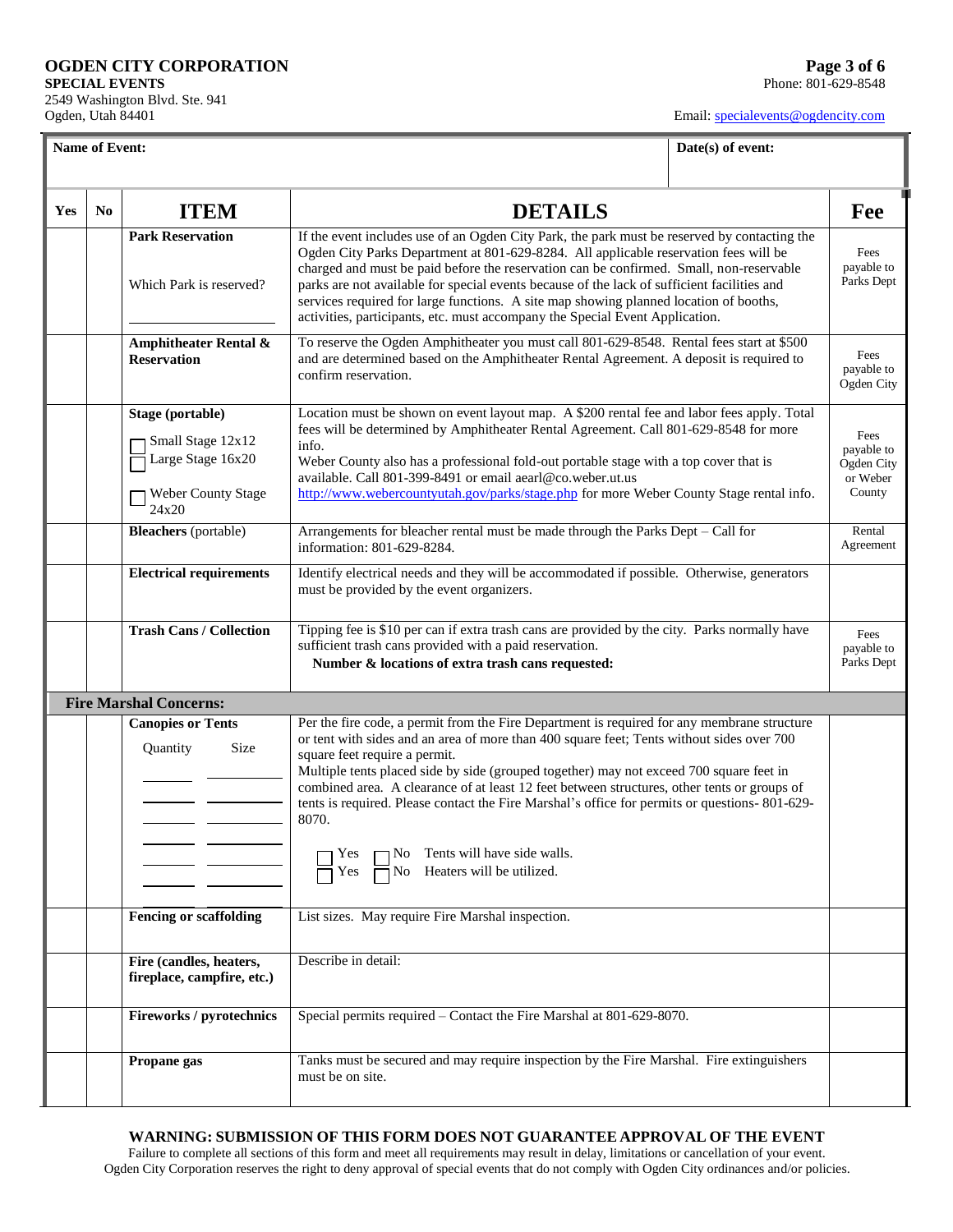2549 Washington Blvd. Ste. 941 Ogden, Utah 84401

Email[: specialevents@ogdencity.com](mailto:specialevents@ogdencity.com)

|     | Name of Event:<br>Date(s) of event: |                                                                       |                                                                                                                                                                                                                                                                                                                                                                                                                                                                                                                                                    |  |                                 |
|-----|-------------------------------------|-----------------------------------------------------------------------|----------------------------------------------------------------------------------------------------------------------------------------------------------------------------------------------------------------------------------------------------------------------------------------------------------------------------------------------------------------------------------------------------------------------------------------------------------------------------------------------------------------------------------------------------|--|---------------------------------|
| Yes | N <sub>0</sub>                      | <b>ITEM</b>                                                           | <b>DETAILS</b>                                                                                                                                                                                                                                                                                                                                                                                                                                                                                                                                     |  | Fee                             |
|     |                                     | <b>First Aid Station</b>                                              | Requests for ambulance and EMT services must be submitted to the fire department.<br>Call 801-629-8069 to make arrangements.                                                                                                                                                                                                                                                                                                                                                                                                                       |  | Fees<br>payable to<br>Fire Dept |
|     |                                     | <b>Police Department Concerns</b>                                     |                                                                                                                                                                                                                                                                                                                                                                                                                                                                                                                                                    |  |                                 |
|     |                                     | <b>Music Amplification</b><br>Or PA System<br>Noise Variance Required | All events with amplified music after 10:00 PM or in a residential area or that will reach a<br>high volume must apply for a Noise Ordinance Variance. Exception: Events held at the<br>amphitheater are exempt from the Noise Ordinance Variance.                                                                                                                                                                                                                                                                                                 |  |                                 |
|     |                                     | Parade                                                                | Please attach a map showing route, staging and disbanding areas.                                                                                                                                                                                                                                                                                                                                                                                                                                                                                   |  |                                 |
|     |                                     | <b>Foot Race or Walk</b>                                              | Please provide a map showing route including start, finish, traffic control points, volunteer<br>locations, and aid stations (if applicable). Course markings must be done with chalk. Entire<br>course must be cleaned up after the event. In the description of your event on page 5,<br>describe where participants will be on the roadways, number of volunteers or police officers,<br>how you plan on controlling traffic, who has right- of-way, etc.                                                                                       |  |                                 |
|     |                                     | <b>Vehicles</b><br>Cars<br><b>Bicycles</b><br>Motorcycles             | Driving on lawns in parks is prohibited unless special permission has been granted.<br>Describe vehicular activity:                                                                                                                                                                                                                                                                                                                                                                                                                                |  |                                 |
|     |                                     | Aircraft or<br><b>Hot Air Balloon</b>                                 | Please provide detailed plan. Police presence may be required.                                                                                                                                                                                                                                                                                                                                                                                                                                                                                     |  |                                 |
|     |                                     | <b>Road Closure</b><br>Roads to be closed:                            | Please attach proposed road closure map. Traffic control plan must be approved by Ogden<br>City before Event Permit will be approved. A 20 foot open fire lane must be maintained at<br>all times. You must provide your own barricades and signs and labor to close and reopen the<br>road. Signage and barricading must comply with UDOT standards. Closures of state<br>highways require a UDOT encroachment permit as well as a traffic control plan. (See<br>Attachment D for map of state highways.) Applications must be done online. Go to |  |                                 |
|     |                                     | <b>SEE ATTACMENT "D"</b>                                              | www2.udot.utah.gov/index.php/m=c/tid=680 or call 801-620-1600.                                                                                                                                                                                                                                                                                                                                                                                                                                                                                     |  |                                 |
|     |                                     | <b>Signs</b>                                                          | All temporary signage must comply with Ogden City Sign Ordinance Title 18.                                                                                                                                                                                                                                                                                                                                                                                                                                                                         |  |                                 |
|     |                                     |                                                                       | When promoting your event, please remember that it is illegal to fasten, attach, paint or<br>place any sign, handbill, poster, advertisement or notice of any kind or sort in or on<br>lampposts, telephone poles, electric light or power poles, hydrants, bridges, or trees or on<br>any portion of any sidewalk, park strip or street. It is also illegal to paste, place, paint or<br>attach any "sign" on any building, street or property owned by the city.                                                                                 |  |                                 |
|     |                                     | <b>Security / Crowd Control</b>                                       | Events must provide their own security. If the police department determines that police<br>presence is necessary or if the event requests police presence, a fee will be assessed.<br>List assistance needed:                                                                                                                                                                                                                                                                                                                                      |  | Fees paid<br>to OPD             |
|     |                                     | <b>Traffic Control</b>                                                | If traffic control is provided by police a fee will be assessed.<br>List assistance needed:                                                                                                                                                                                                                                                                                                                                                                                                                                                        |  | Fees pd to<br><b>OPD</b>        |
|     |                                     | <b>Health Department Concerns:</b>                                    |                                                                                                                                                                                                                                                                                                                                                                                                                                                                                                                                                    |  |                                 |
|     |                                     | <b>Health Department</b>                                              | Health Department must be contacted if you are serving food or having food vendors at your<br>event. Weber-Morgan Health District, 477 23rd Street, Ogden, UT 84401, Phone 801-399-<br>7160.                                                                                                                                                                                                                                                                                                                                                       |  |                                 |

#### **WARNING: SUBMISSION OF THIS FORM DOES NOT GUARANTEE APPROVAL OF THE EVENT**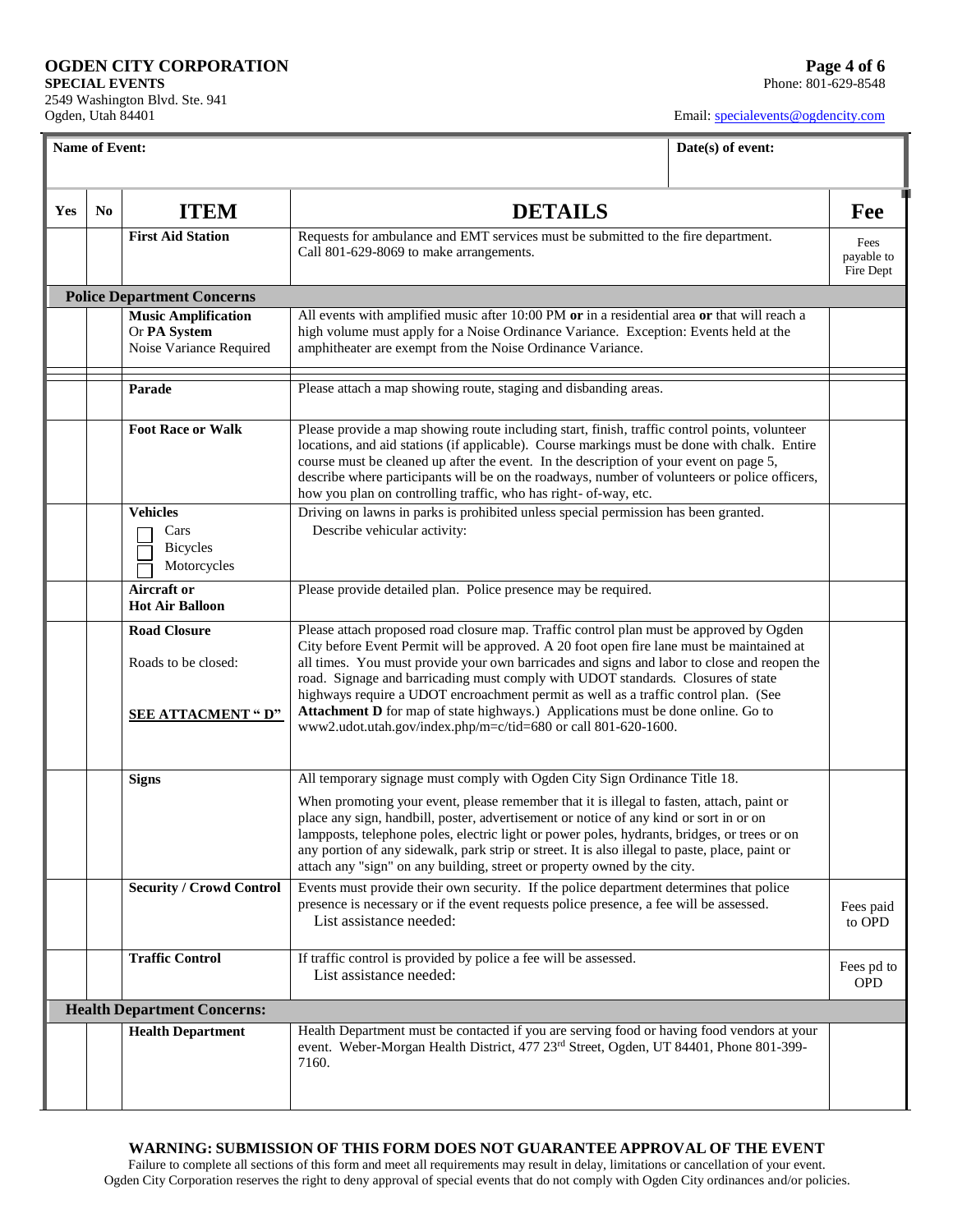2549 Washington Blvd. Ste. 941 Ogden, Utah 84401

Email[: specialevents@ogdencity.com](mailto:specialevents@ogdencity.com)

**Date(s) of event: Date(s) of event:** 

| Yes | No | <b>ITEM</b>                                                      | <b>DETAILS</b>                                                                                                                                                                                                                                                                                                                                                                                                                                                                                                                                                                                                                                                                                                                                                                                                               | Fee                                  |
|-----|----|------------------------------------------------------------------|------------------------------------------------------------------------------------------------------------------------------------------------------------------------------------------------------------------------------------------------------------------------------------------------------------------------------------------------------------------------------------------------------------------------------------------------------------------------------------------------------------------------------------------------------------------------------------------------------------------------------------------------------------------------------------------------------------------------------------------------------------------------------------------------------------------------------|--------------------------------------|
|     |    | <b>Mass Gathering</b><br>Expected attendance:                    | If a public event has 1000 people in attendance for over two hours, a mass gathering permit<br>must be applied for through the Weber-Morgan Health District, 477 23 <sup>rd</sup> Street, Ogden, UT<br>84401, Phone 801-399-7160. Application is due at least 30 days before the event is to be<br>held. Fees are determined by the health department and may vary according to activities at<br>the event.                                                                                                                                                                                                                                                                                                                                                                                                                  |                                      |
|     |    | <b>Porta Potties / Toilets /</b><br><b>Hand Washing Stations</b> | If available permanent facilities do not meet the requirements of the mass gathering law, you<br>must provide portable toilets and hand washing stations (hand sanitizers in winter) if<br>available. Indicate quantity $\&$ locations on your map or list them below if a map is not<br>required. Please note that portable toilets cannot be located within 100 feet of food.<br>Quantities & Locations:                                                                                                                                                                                                                                                                                                                                                                                                                   |                                      |
|     |    | <b>Animals</b>                                                   | Hand washing stations need to be near areas where participants engage in touching animals.<br>You must also clean up and appropriately dispose of waste from the animals.<br>List type of animals:                                                                                                                                                                                                                                                                                                                                                                                                                                                                                                                                                                                                                           |                                      |
|     |    | Food<br>preparation on site<br>sales                             | Health Department needs to be contacted - A Temporary Food Service Permit must be<br>obtained in any instance where food is prepared for sale to or consumption by the public.<br>Contact Weber-Morgan Health District, Environmental Health Division, 477 23 <sup>rd</sup> Street,<br>Ogden, UT 84401, Phone 801-399-7160 to obtain the permit. When the permit is obtained, a<br>copy should be forwarded to Ogden City Special Events. In addition to the Food Service<br>Permit, at least one person with a valid food handler permit must be on site at all times.                                                                                                                                                                                                                                                      | Fees<br>payable to<br>Health<br>Dept |
|     |    | catered by restaurant<br>prepackaged food<br>food vendors        | If cooking with oils, such as in a deep fryer, a pan with oil or other type of device with<br>oil being over a 1/4 inch in depth, a "K" type fire extinguisher is required.<br>Street vendors are licensed to be in specific locations in the downtown area. However, events<br>take precedence. Therefore, 30 days prior to the event, it is the responsibility of the event<br>coordinator to contact vendors and give them event information including but not limited to<br>fees, application process, site layout, etc. Vendors who wish to participate in an event will be<br>required to adhere to all event rules and pay event fees as applicable. NOTE: If we do not<br>receive your application 45 days prior to your event, licensed street vendors will<br>be permitted to operate in their approved locations. |                                      |

**Please describe your event. Attach additional pages if necessary.**

#### **Publicity:**

We really want to help publicize your event! Do you want this event added to the Ogden Community Calendar listings?  $\neg$  No  $\neg$  Yes **(You must add it yourself** – **See instructions below)** The community calendar is actually several venue calendars that "talk" to each other with all events shared on the Ogden City website. If you add your event to the Ogden City calendar, you do not need to add it to any other Ogden venue calendar.

**Instructions for adding your event to the Ogden Community Calendar:** Go to [www.ogdencity.com.](http://www.ogdencity.com/) At the top of the home page, click on the "Ogden Area Events Calendar" tab. When the calendar opens, click on the "Submit Event" button located in the column on the left side of the main calendar. Follow the prompts to add your event to the calendar. Be sure to put a detailed description in the event description (or notes) section. This is what the public will see on the calendar. Your submittal to the calendar will go through an approval process and should appear on the calendar within a couple of business days. If you have a press release or flyer, please attach a copy to this application. If you have problems submitting your event, please call the calendar coordinator at 801-629-8988.

You can also add your event to the Utah state event calendar by going t[o www.nowplayingutah.com.](http://www.nowplayingutah.com/) Click on the "submit listings" tab at the top of the page.

You may also want to check event calendar submissions with local publications and TV and radio stations.

#### **WARNING: SUBMISSION OF THIS FORM DOES NOT GUARANTEE APPROVAL OF THE EVENT**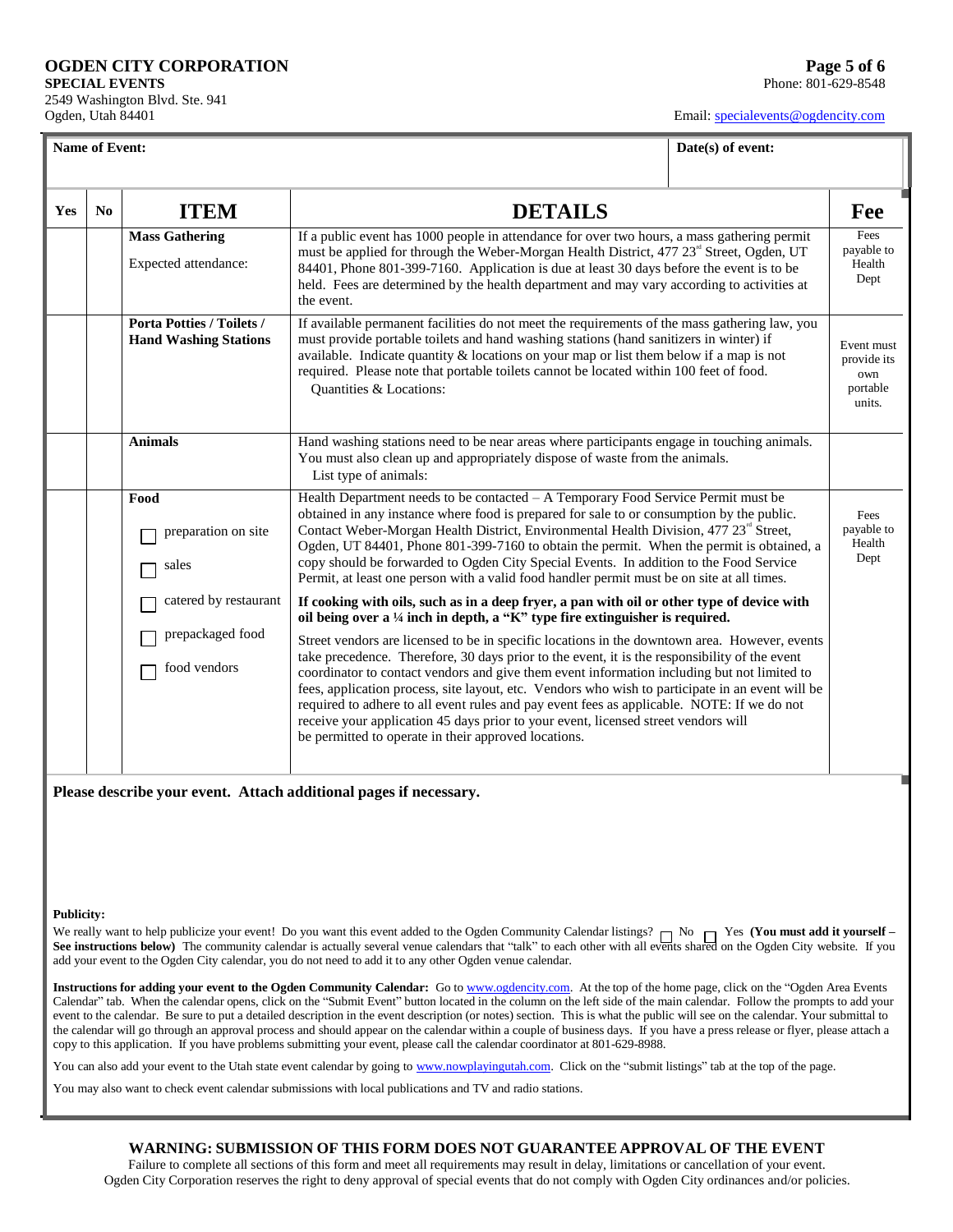| <b>Name of Event:</b>                                                                                                                                                           |                                                                                                                                                                                                                         |                             |                                                                                                                                                                                                             | <b>Event Date(s):</b>                                                                                                                                               | Time: |  |
|---------------------------------------------------------------------------------------------------------------------------------------------------------------------------------|-------------------------------------------------------------------------------------------------------------------------------------------------------------------------------------------------------------------------|-----------------------------|-------------------------------------------------------------------------------------------------------------------------------------------------------------------------------------------------------------|---------------------------------------------------------------------------------------------------------------------------------------------------------------------|-------|--|
|                                                                                                                                                                                 | Do not write below this section. You will be notified of approval, modifications needed, fees, or denial of your event<br>after your application has been reviewed by all departments involved in the approval process. |                             |                                                                                                                                                                                                             |                                                                                                                                                                     |       |  |
| <b>EVENT APPROVALS:</b><br>(After signing, return only this page to Special<br>Events unless you have included comments or fees<br>on specific items listed on previous pages.) |                                                                                                                                                                                                                         |                             |                                                                                                                                                                                                             | DEPARTMENTAL RECOMMENDATIONS<br>(Please indicate applicable fees on previous pages and include<br>comments, budget and/or project number in comments on this page.) |       |  |
| Req'd                                                                                                                                                                           | <b>Department Approval Signatures:</b>                                                                                                                                                                                  | Approved<br>as<br>Submitted | Include fees to be billed from Ogden City. If you have questions, comments or<br>concerns, please call Ogden City Special Events coordinator at 801-629-8547.                                               | <b>COMMENTS</b><br>Including denial of event or modification needed.                                                                                                |       |  |
|                                                                                                                                                                                 | <b>Police:</b>                                                                                                                                                                                                          |                             |                                                                                                                                                                                                             |                                                                                                                                                                     |       |  |
|                                                                                                                                                                                 | Fire:                                                                                                                                                                                                                   |                             |                                                                                                                                                                                                             |                                                                                                                                                                     |       |  |
|                                                                                                                                                                                 | <b>Public Ways &amp; Parks</b>                                                                                                                                                                                          |                             | Alcohol permit receipt # (if applicable) ________                                                                                                                                                           |                                                                                                                                                                     |       |  |
|                                                                                                                                                                                 | <b>Risk Management:</b>                                                                                                                                                                                                 |                             |                                                                                                                                                                                                             |                                                                                                                                                                     |       |  |
|                                                                                                                                                                                 | <b>Legal Department</b>                                                                                                                                                                                                 |                             |                                                                                                                                                                                                             |                                                                                                                                                                     |       |  |
|                                                                                                                                                                                 | <b>Mayor's Office</b>                                                                                                                                                                                                   | Info                        |                                                                                                                                                                                                             |                                                                                                                                                                     |       |  |
|                                                                                                                                                                                 | <b>Traffic Engineer</b>                                                                                                                                                                                                 | Info                        |                                                                                                                                                                                                             |                                                                                                                                                                     |       |  |
|                                                                                                                                                                                 | <b>Licensing</b>                                                                                                                                                                                                        | Info                        |                                                                                                                                                                                                             |                                                                                                                                                                     |       |  |
|                                                                                                                                                                                 | <b>Communications:</b>                                                                                                                                                                                                  | Info                        |                                                                                                                                                                                                             |                                                                                                                                                                     |       |  |
|                                                                                                                                                                                 | <b>Other Approval or Information Copy:</b>                                                                                                                                                                              |                             |                                                                                                                                                                                                             |                                                                                                                                                                     |       |  |
|                                                                                                                                                                                 | <b>Special Events</b>                                                                                                                                                                                                   | Info                        | Copy of event application sent to:<br><b>Utah State Tax Commission</b><br><b>Weber County Health Department</b><br><b>UDOT</b><br><b>UTA</b><br><b>Federal Building Security</b><br>Historic 25 Association | FAX 801-297-6358<br>FAX 801-399-8306<br>FAX 801-620-1665<br>FAX 801-626-1218                                                                                        |       |  |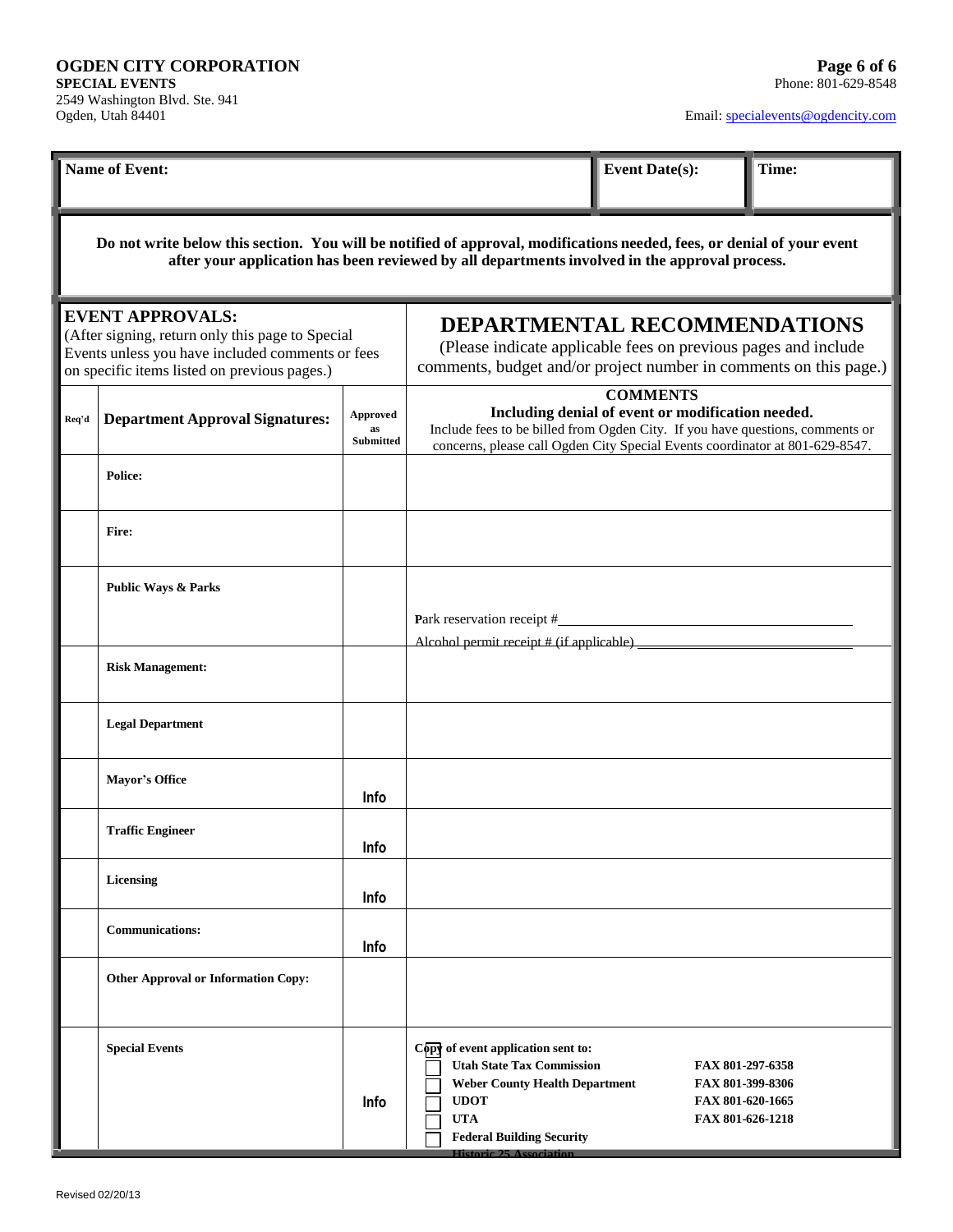**SPECIAL EVENTS** 2549 Washington Blvd. Ste 914 Ogden, Utah 84401

**OGDEN CITY CORPORATION**

### **ATTACHMENT "A" – INSURANCE**

# **SPECIAL EVENT RISK CLASSIFICATION**

(Please see the attached insurance requirements)

# **City review and approval is required for all events.**

# **Moderate RISK**

Banquets Bazar/Harvest Festival Car Shows Carnivals (no rides) Concerts Dance Recitals (using a stage) Exercise Events (CrossFit, bodybuilding) Farmers Markets Films **Marathons (5K's & Half's) Marathons (5K's & Half's)** Parades Parties (Partial Street Closure) Sporting Events (non-contact) and Monte Content (Indoor) Water Event (Indoor)

# **High RISK**

Circus Concerts (rap, rock heavy metal) Firework Display Exotic Animal/Livestock/Rodeos Events Serving/Selling Liquor **Mateurs 2006** Helicopter/Drones/Rockets Motorized Events (derby, monster truck, motorcycle, etc.) Rock Wall Climbing Skateboarding Skateboarding Ski/Sledding Events Sporting Event (contact) The Contact of Contact Sporting Event (contact) Trail/Mountain Biking Water Event (outdoor) 3000 attendees at one time

Low risk events such as art shows, fundraisers, block parties and certain private events will be reviewed for insurance requirements.

Waivers and/or Indemnity Agreements may be required on certain events.

If your event is not listed or if you are unsure what classification your event falls under, please contact Ogden City Special Events at 801-629-8748 or Ogden City Risk Management at 801-629-8730.

Ogden City reserves the right to request proof of insurance for those vendors who may participate in another promoter's/sponsors' event. (I.e. petting zoo, motorcycle exhibitions, and equestrian demonstrations at any event.)

# **Inflatable play structures are strictly prohibited.**

# **Ogden City must be notified if an event has EVER experienced an injury or loss. These events will be reviewed on a case-by-case basis.**

**Ogden City reserves the right to change insurance requirements and to change the event classification as deemed necessary.**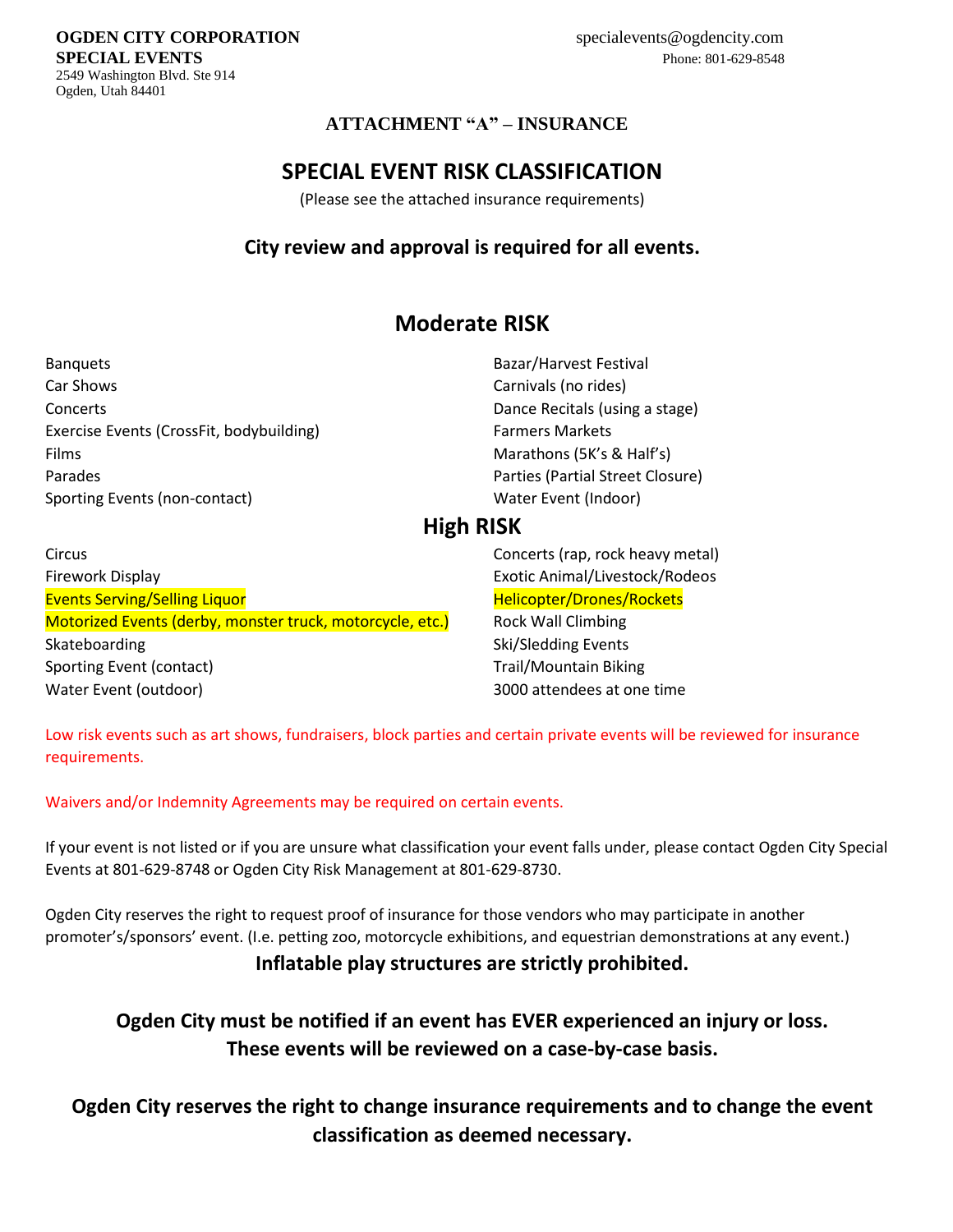**A Certificate of Insurance will be required on all moderate/high risk events. Insurance carrier needs to have an AM Best Financial Rating of at least A: VII or equivalent. Event information needs to be listed on certificate.** 

#### **Moderate Risk**

- 1. Commercial liability insurance coverage with a minimum limit of \$3,000,000.
- 2. Events serving or selling liquor: Liquor liability coverage for at least \$1,000,000.
- 3. If portable City equipment is being requested (i.e. bleachers, stage, radios etc.) coverage for leased/rented/borrowed equipment in the amount of fifty thousand dollars \$50,000 is required.
- 4. If vehicles are part of the event, you may be required to provide auto liability coverage of at \$1,000,000. Contact Ogden City to see if your event requires auto liability coverage.
- 5. If any work for the event is subcontracted to a separate company, the subcontractor must provide a certificate of general liability insurance and endorsement to Ogden City.

### **High risk**

- **1. Provide a copy of insurance policy, including exclusions.**
- 2. Commercial liability insurance coverage with a minimum limit of \$4,000,000.
- 3. Events serving or selling liquor: Liquor liability coverage for at least \$1,000,000.
- 4. Events using any form of aircraft: Aviation liability coverage is required with limits of \$3,000,000. Coverage shall include bodily injury and property damage arising out of the ownership, operation, use or maintenance of aircraft. Coverage shall include participants, and passengers if applicable. (Additional regulations may apply)
- 5. If any work for the event is subcontracted to a separate company, the subcontractor must provide a certificate of general liability insurance and endorsement to Ogden City.
- 6. If portable City equipment is being requested (i.e. bleachers, stage, radios etc.) coverage for leased/rented/borrowed equipment in the amount of \$50,000 is required.
- 7. If vehicles are part of the event, you may be required to provide auto liability coverage of at least \$1,000,000. Contact Ogden City to see if your event requires auto liability coverage.
- 8. Additional insurance coverage may be required along with participant coverage if deemed necessary.

### **The commercial liability policy must be endorsed as follows:**

a. Additional Insured Endorsement wording: "Ogden City, its elected and appointed officials, employees, volunteers and agents are named as Additional Insureds for the \_\_\_\_\_\_\_\_\_\_\_\_ (event) scheduled for \_\_\_\_\_\_\_\_ (date)."

#### **List the address below as Certificate Holder.**

Ogden City Corporation 2549 Washington Blvd. Ste. 914 Ogden, UT 84401

**Ogden City Risk Management will verify that the certificate of insurance is valid. Falsifying insurance documents could result in the denial of your event.**

**The City Attorney has the right to waive any requirements if the activity is protected by the first amendment**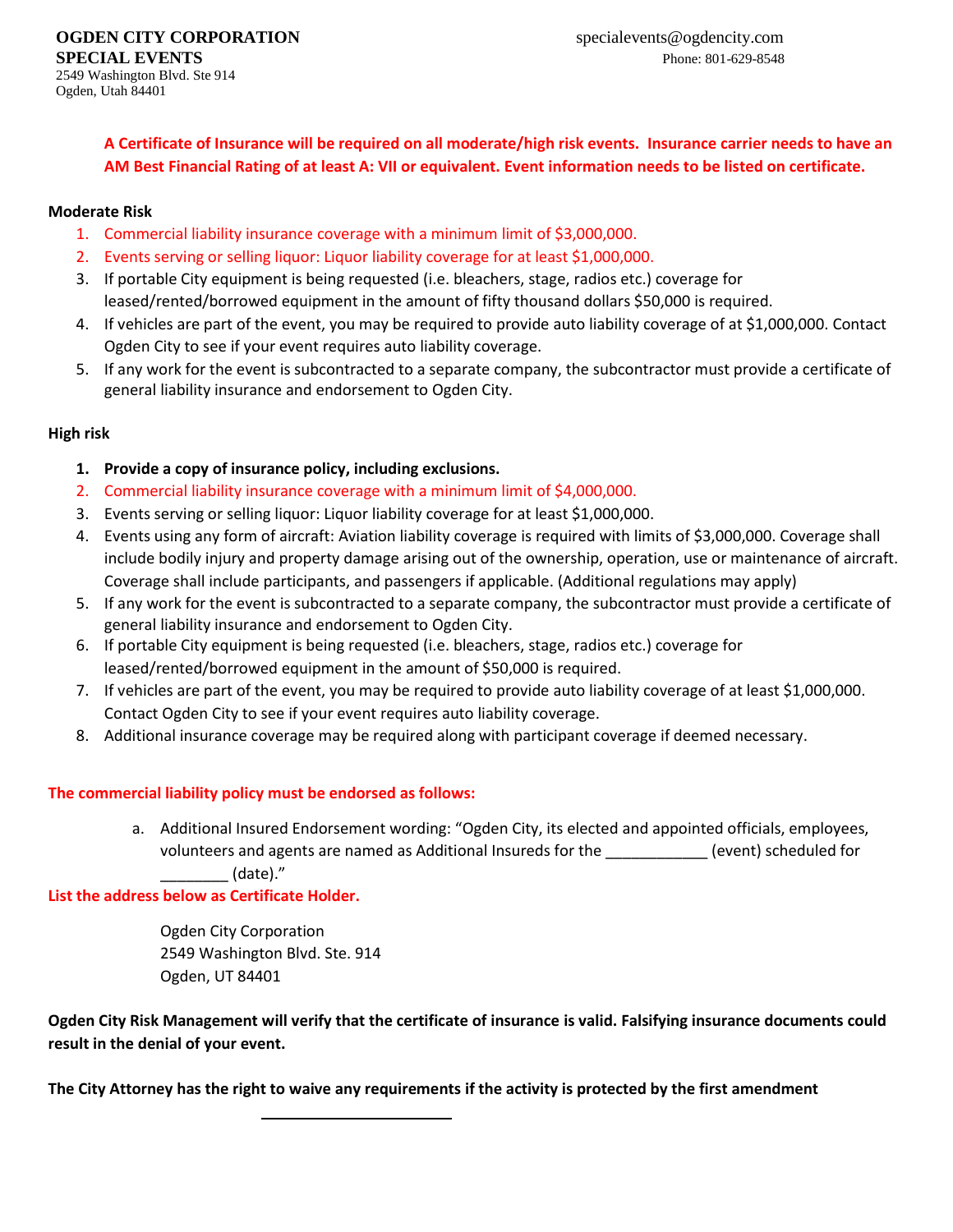#### OGDEN CITY CORPORATION SPECIAL EVENTS 2549 Washington Blvd. Ste 914

Ogden, Utah 84401

**ATTACHMENT "B" -SE BUSINESS LICENSE**

|                                                                                                                                                                                                                                                                                                                                                                                                                                                                                                                                                                                          | 2549 Washington Blvd. Suite 240, Ogden, UT 84401<br>Phone: 801-629-8687                                                                                                                                                                                                                                                     |
|------------------------------------------------------------------------------------------------------------------------------------------------------------------------------------------------------------------------------------------------------------------------------------------------------------------------------------------------------------------------------------------------------------------------------------------------------------------------------------------------------------------------------------------------------------------------------------------|-----------------------------------------------------------------------------------------------------------------------------------------------------------------------------------------------------------------------------------------------------------------------------------------------------------------------------|
| Business License #<br><u>and the state of the state of the state of the state</u><br>❏<br>State Sales Tax #<br>▫                                                                                                                                                                                                                                                                                                                                                                                                                                                                         | <b>License Fees:</b>                                                                                                                                                                                                                                                                                                        |
|                                                                                                                                                                                                                                                                                                                                                                                                                                                                                                                                                                                          | \$3.00                                                                                                                                                                                                                                                                                                                      |
|                                                                                                                                                                                                                                                                                                                                                                                                                                                                                                                                                                                          |                                                                                                                                                                                                                                                                                                                             |
|                                                                                                                                                                                                                                                                                                                                                                                                                                                                                                                                                                                          | \$ 83.00                                                                                                                                                                                                                                                                                                                    |
| Event Time(s) $\qquad \qquad$ to $\qquad \qquad$                                                                                                                                                                                                                                                                                                                                                                                                                                                                                                                                         |                                                                                                                                                                                                                                                                                                                             |
| Retail Vendors: 0 Yes 0 No Food Vendors: 0 Yes 0 No                                                                                                                                                                                                                                                                                                                                                                                                                                                                                                                                      |                                                                                                                                                                                                                                                                                                                             |
|                                                                                                                                                                                                                                                                                                                                                                                                                                                                                                                                                                                          |                                                                                                                                                                                                                                                                                                                             |
|                                                                                                                                                                                                                                                                                                                                                                                                                                                                                                                                                                                          |                                                                                                                                                                                                                                                                                                                             |
|                                                                                                                                                                                                                                                                                                                                                                                                                                                                                                                                                                                          |                                                                                                                                                                                                                                                                                                                             |
|                                                                                                                                                                                                                                                                                                                                                                                                                                                                                                                                                                                          |                                                                                                                                                                                                                                                                                                                             |
|                                                                                                                                                                                                                                                                                                                                                                                                                                                                                                                                                                                          |                                                                                                                                                                                                                                                                                                                             |
|                                                                                                                                                                                                                                                                                                                                                                                                                                                                                                                                                                                          |                                                                                                                                                                                                                                                                                                                             |
| □ Non-Profit Organization □ Political Organization □ Governmental Entity □ Other ______________________________                                                                                                                                                                                                                                                                                                                                                                                                                                                                          |                                                                                                                                                                                                                                                                                                                             |
|                                                                                                                                                                                                                                                                                                                                                                                                                                                                                                                                                                                          |                                                                                                                                                                                                                                                                                                                             |
|                                                                                                                                                                                                                                                                                                                                                                                                                                                                                                                                                                                          |                                                                                                                                                                                                                                                                                                                             |
|                                                                                                                                                                                                                                                                                                                                                                                                                                                                                                                                                                                          |                                                                                                                                                                                                                                                                                                                             |
| Business Phone_________________________________Contact Name______________________                                                                                                                                                                                                                                                                                                                                                                                                                                                                                                        |                                                                                                                                                                                                                                                                                                                             |
| This is an application for a business license; the actual license will be issued only when ALL inspections are received and approved. All<br>information must be accurately completed, or the issuance of the license will be delayed. Issuance of this business license shall in no<br>way relieve the applicant of his/her responsibility of complying with applicable zoning, health, building, or fire regulations.<br>Ordinances covering such business, and understand that it is unlawful to make any false statement, declaration, or report<br>as required in this application. |                                                                                                                                                                                                                                                                                                                             |
| Date $\qquad \qquad \qquad \qquad$                                                                                                                                                                                                                                                                                                                                                                                                                                                                                                                                                       |                                                                                                                                                                                                                                                                                                                             |
|                                                                                                                                                                                                                                                                                                                                                                                                                                                                                                                                                                                          |                                                                                                                                                                                                                                                                                                                             |
|                                                                                                                                                                                                                                                                                                                                                                                                                                                                                                                                                                                          |                                                                                                                                                                                                                                                                                                                             |
| Approved Q Not approved                                                                                                                                                                                                                                                                                                                                                                                                                                                                                                                                                                  | Date: __________________                                                                                                                                                                                                                                                                                                    |
| I, we, $\perp$ hereby agree to conduct said business strictly in accordance with the Laws and<br>Planning<br>□ Approved □ Not approved<br>Department<br>License Officer □ Approved □ Not approved                                                                                                                                                                                                                                                                                                                                                                                        | By: The contract of the contract of the contract of the<br>Date: <b>Date: Date:</b><br><u>By: Date: Date: Date: Date: Date: Date: Date: Date: Date: Date: Date: Date: Date: Date: Date: Date: Date: Date: Date: Date: Date: Date: Date: Date: Date: Date: Date: Date: Date: Date: Date: Date: Date: Date: Date: Date: D</u> |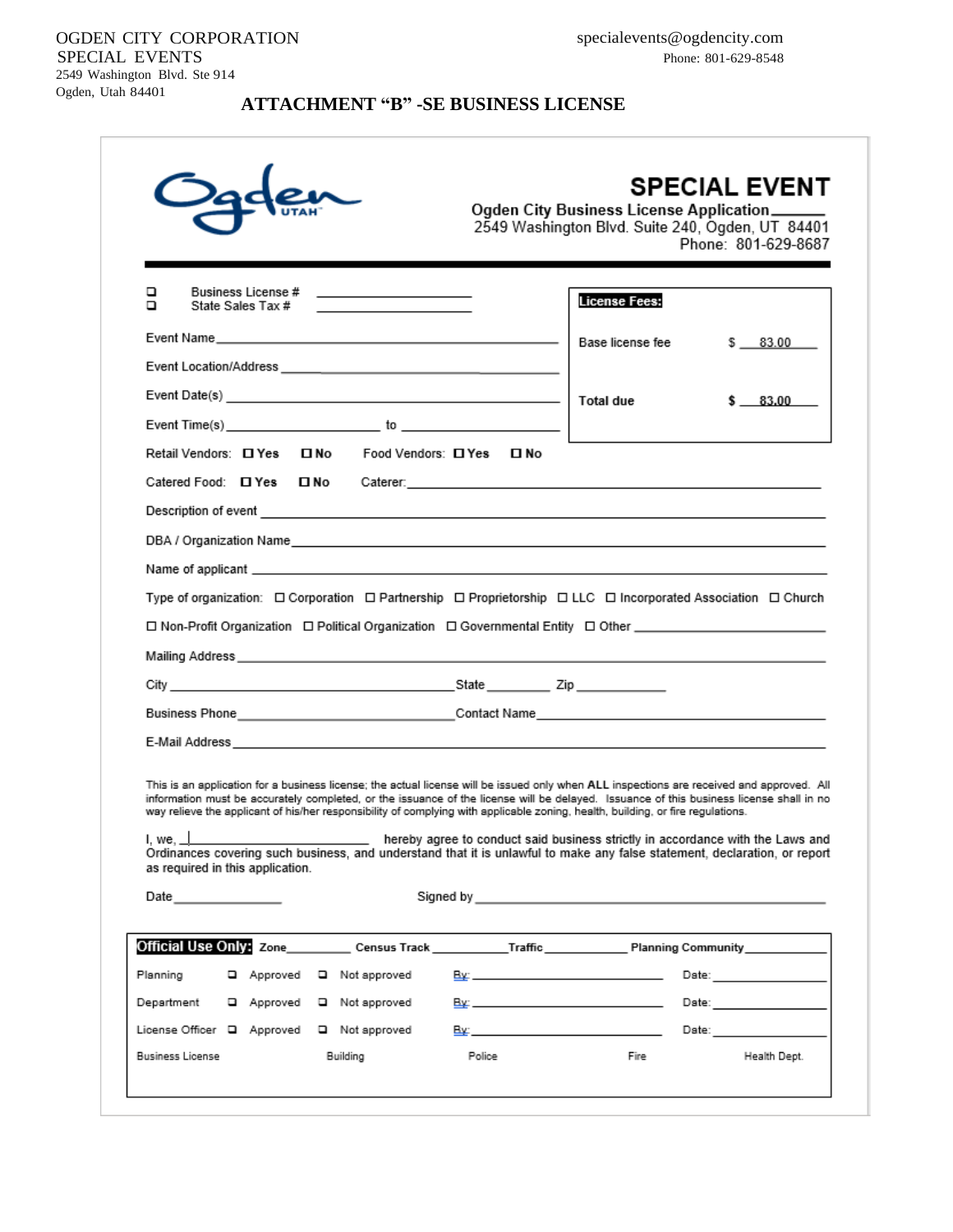OGDEN CITY CORPORATION SPECIAL EVENTS 2549 Washington Blvd. Ste 914 Ogden, Utah 84401

# **ATTACHMENT "C"-VENDOR BUSINESS LICENSE**

|                      |                                                                                                                                         | <b>Ogden City Corporation</b><br><b>Special Public or Civic Event License</b> |  |
|----------------------|-----------------------------------------------------------------------------------------------------------------------------------------|-------------------------------------------------------------------------------|--|
|                      | The following business has paid the requisite fee and is hereby authorized to conduct business.                                         |                                                                               |  |
|                      |                                                                                                                                         |                                                                               |  |
|                      |                                                                                                                                         |                                                                               |  |
|                      | Business Name: <u>Communication of the Communication of the Communication of the Communication of the Communication</u>                 |                                                                               |  |
|                      |                                                                                                                                         |                                                                               |  |
|                      |                                                                                                                                         |                                                                               |  |
|                      |                                                                                                                                         |                                                                               |  |
|                      | I, we conduct said business strictly in accordance with the laws                                                                        |                                                                               |  |
| in this application. | and ordinances covering such business and understand that it is unlawful to make any false statement, declaration or report as required |                                                                               |  |
|                      |                                                                                                                                         |                                                                               |  |
|                      |                                                                                                                                         | <b>Ogden City Corporation</b><br><b>Special Public or Civic Event License</b> |  |
|                      | The following business has paid the requisite fee and is hereby authorized to conduct business.                                         |                                                                               |  |
|                      |                                                                                                                                         |                                                                               |  |
|                      |                                                                                                                                         |                                                                               |  |
|                      |                                                                                                                                         |                                                                               |  |
|                      |                                                                                                                                         |                                                                               |  |
|                      |                                                                                                                                         |                                                                               |  |
|                      |                                                                                                                                         |                                                                               |  |
| in this application. | and ordinances covering such business and understand that it is unlawful to make any false statement, declaration or report as required |                                                                               |  |
|                      |                                                                                                                                         |                                                                               |  |
|                      |                                                                                                                                         |                                                                               |  |